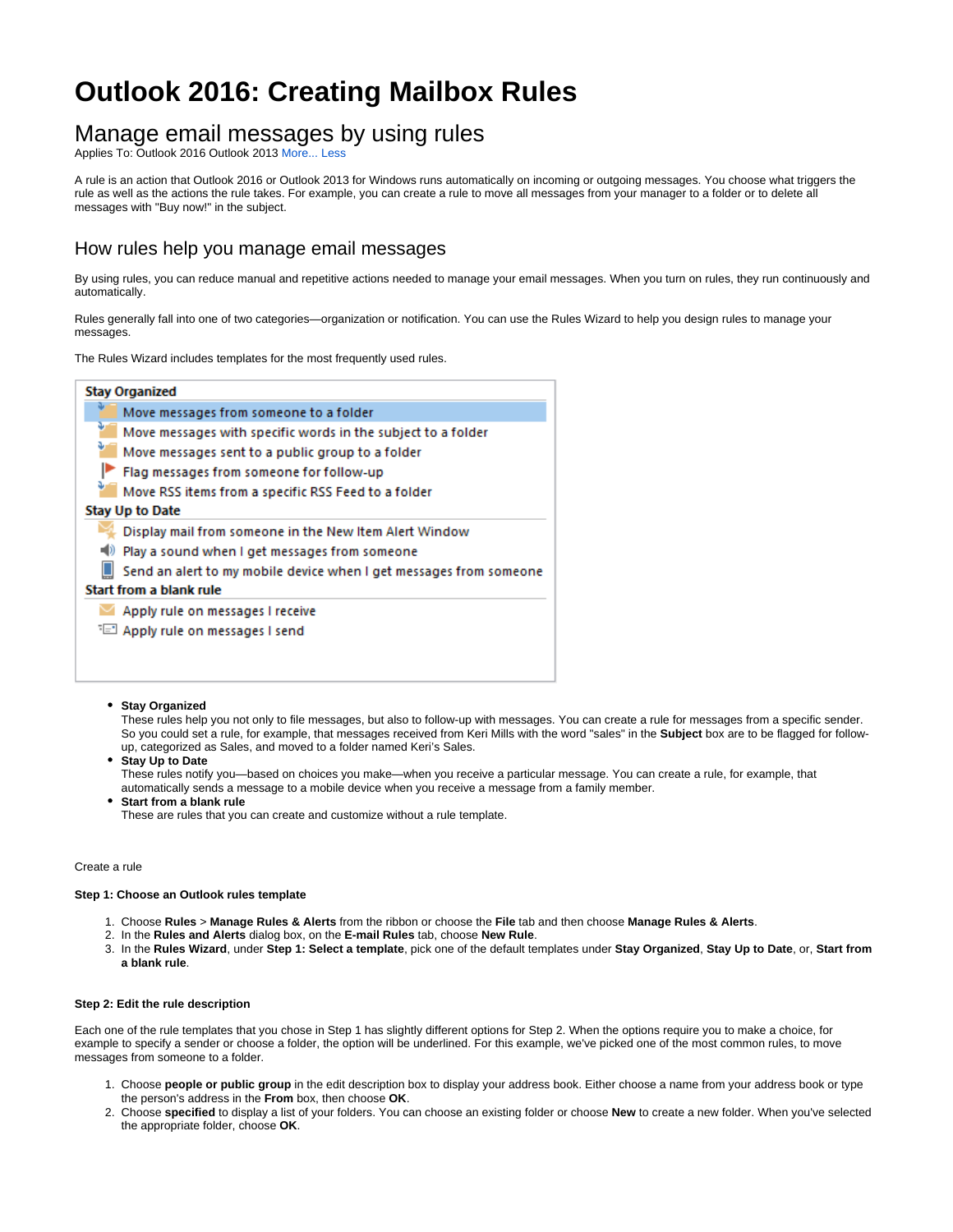If you want to explore advanced options for the rule, choose **Next** and then skip to Advanced Rule Options, below. Otherwise, choose **Finish**. This returns you to the **Rules and Alerts** window. From here, you can create another rule or choose **OK** to save your changes.

- Move messages from someone to a folder
	- 1. Choose the **people or public folder** link.
	- 2. In the **Rule Address** dialog box, do one of the following:
		- In the **Search** box, type a name.
			- or
		- In the **Address Book** list, choose a source.
	- 3. When your selection is displayed in the **From** box, choose **OK**.
	- 4. Choose the **specified folder** link, and in the **Rules and Alerts** dialog box, choose a folder, and then choose **OK**.
	- 5. Choose **Next** and go to Step 3: Set conditions for a rule.

• Move messages with specific words in the subject to a folder

- 1. Choose the **specific words** the subject link.
- 2. In the **Search Text** dialog box, in the **Specify words or phrases to search for in the subject** box, type a word or phrase to be searched for.
- 3. Choose **Add** to add your entry to the **Search list** pane, and then choose **OK**.
- 4. Choose the **specified folder** link, and in the **Rules and Alerts** dialog box, choose a folder, and then choose **OK**.
- 5. Choose **Next** and go to Step 3: Set conditions for a rule.

• Move messages sent to a public group to a folder

- 1. Choose the **people or public folder** link.
- 2. In the **Rule Address** dialog box, do one of the following:
	- In the **Search** box, type a name.

or

- In the **Address Book** list, choose a source.
- 3. When your selection is displayed in the **To** box, choose **OK**.
- 4. Choose the **specified folder** link, and in the **Rules and Alerts** dialog box, choose a folder, and then choose **OK**.
- 5. Choose **Next** and go to Step 3: Set conditions for a rule.
- Flag messages from someone for follow-up
	- 1. Choose the **people or public folder** link.
	- 2. In the **Rule Address** dialog box, do one of the following:
		- In the **Search** box, type a name.
		- or In the **Address Book** list, choose a source.
	- 3. When your selection is displayed in the **From** box, choose **OK**.
	- 4. In the **Flag Message** dialog box, in the **Flag to** box, accept the default setting of **Follow up**, or choose another item in the list.
	- 5. In the **For** box, accept the default setting of **Today** or choose another item in the list.
	- 6. Choose **OK** > **Next**, and then go to Step 3: Set conditions for a rule.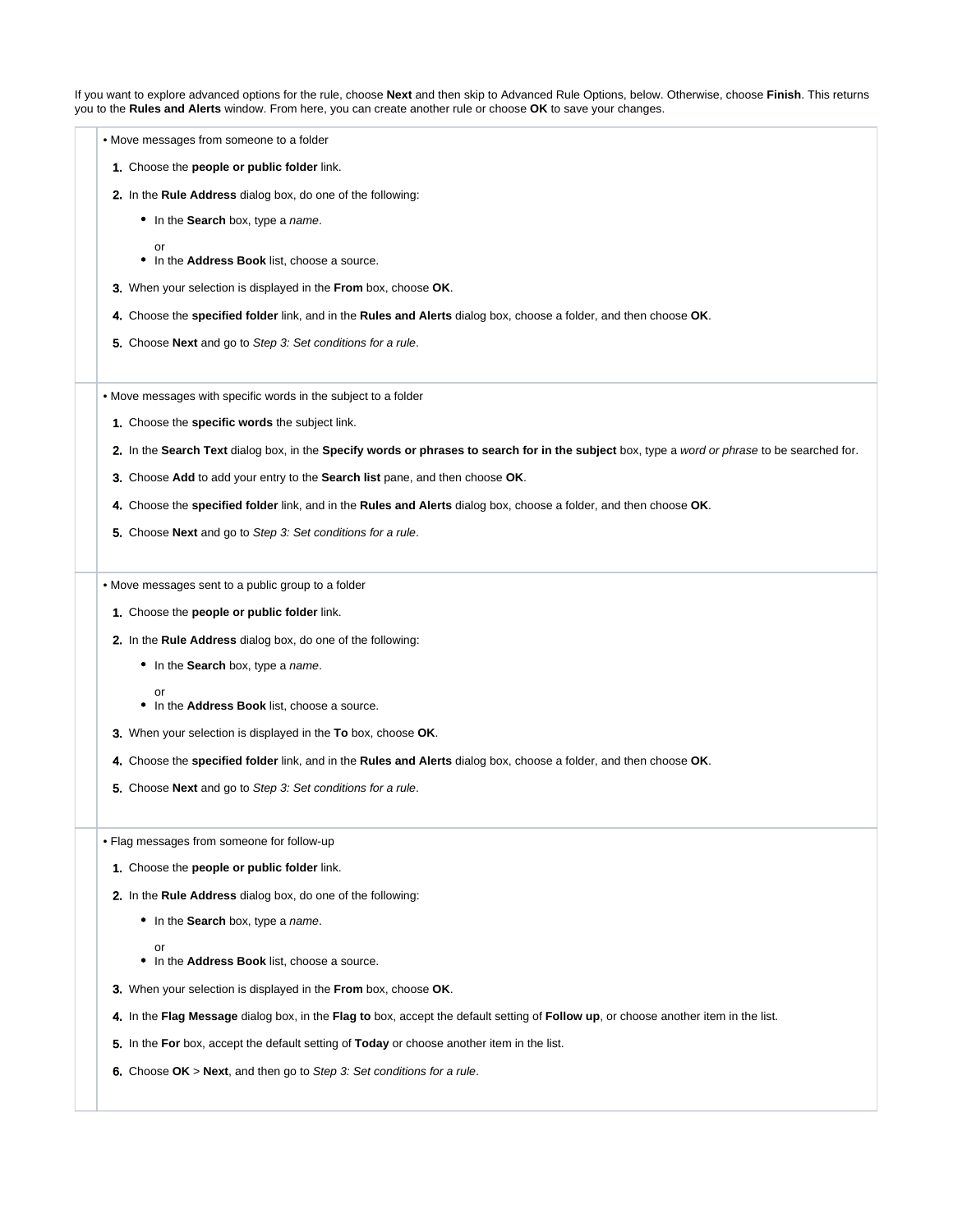• Move RSS items from a specific RSS Feed to a folder

**Note:** To use this option, you must subscribe to an RSS feed. When you choose this option, there is a prompt to continue. If you choose **No**, you can't proceed, but if you choose **Yes**, you can.

### **Stay Up to Date template**

• Display mail from someone in the New Item Alert Window

- 1. Choose the **people or public folder** link.
- 2. In the **Rule Address** dialog box, do one of the following:
	- In the **Search** box, type a name.
		- or
	- In the **Address Book** list, choose a source.
- 3. When your selection is displayed in the **From** box, choose **OK**.
- 4. Choose the **specific message** in the New Item Alert window link.
- 5. In the **Alert Message** dialog box, in the **Specify an alert message** box, type a message, and then choose **OK**.
- 6. Choose **Next**, and then go to Step 3: Set conditions for a rule.

• Play a sound when I get messages from someone

- 1. Choose the **people or public folder** link.
- 2. In the **Rule Address** dialog box, do one of the following:
	- In the **Search** box, type a name.
		- or
	- In the **Address Book** list, choose a source.
- 3. When your selection is displayed in the **From** box, choose **OK**.
- 4. Choose the **play a sound** link, and in the **Select a Sound to Play** window, choose a file (for example, a .wav file), and then choose **Open**.
- 5. Choose **Next**, and then go to Step 3: Set conditions for a rule.
- Send an alert to my mobile device when I get messages from someone
	- 1. Choose the **people or public folder** link.
	- 2. In the **Rule Address** dialog box, do one of the following:
		- In the **Search** box, type a name.
			- or
		- In the **Address Book** list, choose a source.
	- 3. When your selection is displayed in the **From** box, choose **OK**.
	- 4. Choose the **forward it to people or public group** link.
	- 5. In the **Rules Address** dialog box, do one of the following:
		- In the **Search** box, type a name.
		- In the **Address Book** list, choose a source.
	- 6. When your selection is displayed in the **To** box, choose **OK**.
	- 7. Choose **Next**, and then go to Step 3: Set conditions for a rule.

#### **Start from a blank rule template**

or

1. Choose one of the following.